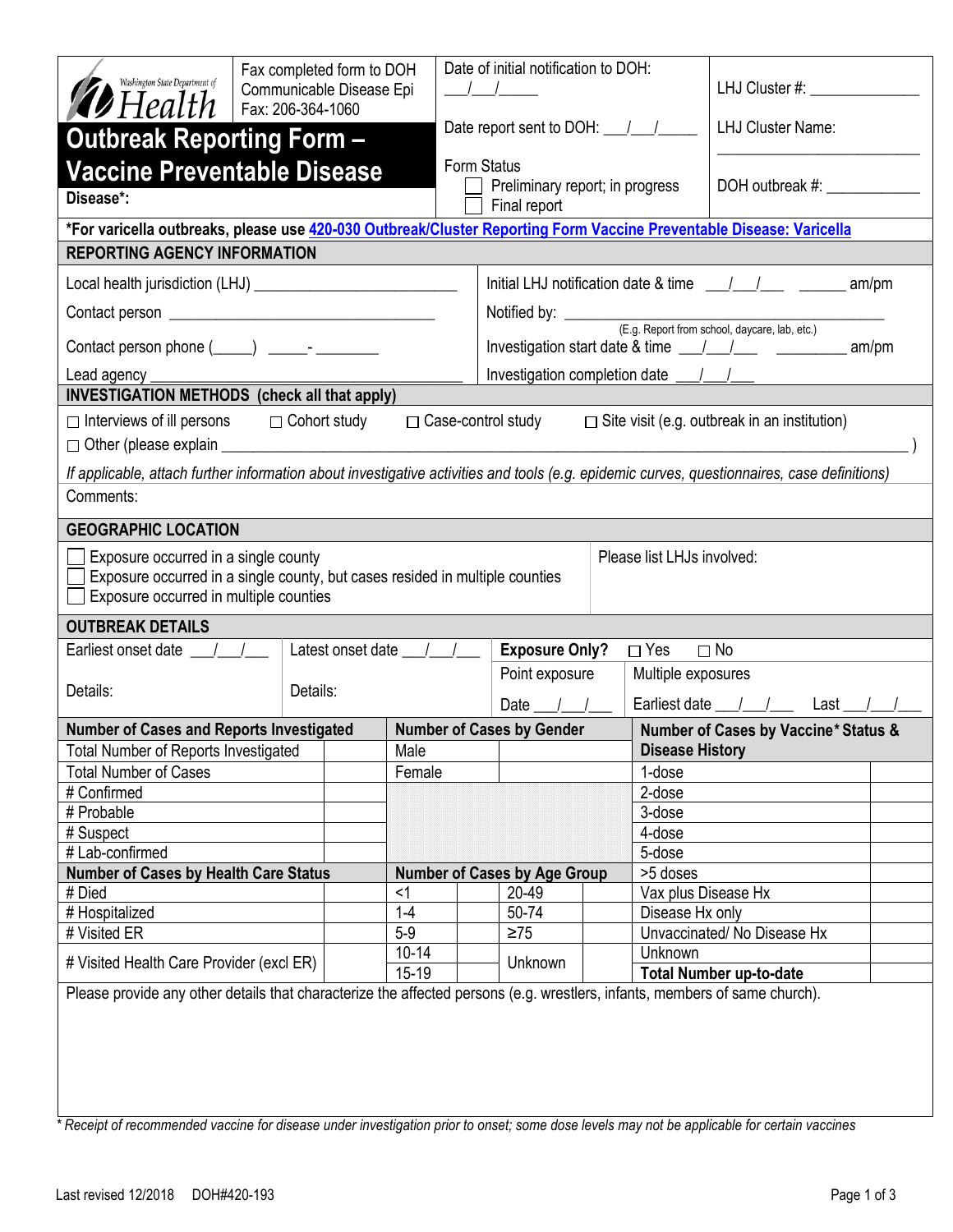## **RANGE OF SYMPTOMS OR OTHER PERTINENT CLINICAL INFORMATION**

| <b>EXPOSURE DETAILS</b>                                                                |                                                                                                               |                                                                                         |                                                              |                      |                                            |                                                   |  |  |
|----------------------------------------------------------------------------------------|---------------------------------------------------------------------------------------------------------------|-----------------------------------------------------------------------------------------|--------------------------------------------------------------|----------------------|--------------------------------------------|---------------------------------------------------|--|--|
| City/town/place of exposure                                                            |                                                                                                               |                                                                                         |                                                              |                      |                                            |                                                   |  |  |
| Major setting(s) of exposure (choose all that apply)                                   |                                                                                                               |                                                                                         |                                                              |                      |                                            |                                                   |  |  |
| $\Box$ Airline exposure                                                                | $\Box$ Multiple settings (e.g., >1 school)                                                                    |                                                                                         |                                                              | □ School (entire)    |                                            | $\Box$ Other (please specify):                    |  |  |
| $\Box$ Camp                                                                            | $\Box$ Nursing home                                                                                           | $\Box$ School (grade(s))                                                                |                                                              |                      |                                            |                                                   |  |  |
| $\Box$ Child day care                                                                  | $\Box$ Prison or detention facility<br>$\Box$ Private setting (residential home)<br>$\Box$ Religious facility |                                                                                         | □ School (classroom)<br>$\Box$ Ship<br>$\Box$ Sporting event |                      |                                            |                                                   |  |  |
| □ Community-wide                                                                       |                                                                                                               |                                                                                         |                                                              |                      |                                            |                                                   |  |  |
| $\Box$ Hospital                                                                        |                                                                                                               |                                                                                         |                                                              |                      |                                            |                                                   |  |  |
| $\Box$ Hotel<br>$\Box$ Restaurant<br>Name(s) of facility of major setting(s):          |                                                                                                               |                                                                                         | □ Workplace                                                  |                      |                                            |                                                   |  |  |
|                                                                                        |                                                                                                               |                                                                                         |                                                              |                      |                                            |                                                   |  |  |
|                                                                                        |                                                                                                               | Attack Rates for major setting(s) of exposure                                           |                                                              |                      |                                            |                                                   |  |  |
| Total number in Group                                                                  |                                                                                                               | Estimated number exposed                                                                |                                                              | Estimated number ill |                                            | Crude attack rate                                 |  |  |
| (e.g. classroom, ward, staff, community)                                               |                                                                                                               |                                                                                         |                                                              |                      |                                            | $(\# \, \text{ill} \, / \, \# \, \text{exposed})$ |  |  |
|                                                                                        |                                                                                                               |                                                                                         |                                                              |                      |                                            |                                                   |  |  |
|                                                                                        |                                                                                                               |                                                                                         |                                                              |                      |                                            |                                                   |  |  |
| Other settings of exposure (please specify):                                           |                                                                                                               |                                                                                         |                                                              |                      |                                            |                                                   |  |  |
|                                                                                        |                                                                                                               |                                                                                         |                                                              |                      |                                            |                                                   |  |  |
|                                                                                        |                                                                                                               |                                                                                         |                                                              |                      |                                            |                                                   |  |  |
|                                                                                        |                                                                                                               |                                                                                         |                                                              |                      |                                            |                                                   |  |  |
| PUBLIC HEALTH ACTIONS AND CONTROL MEASURES                                             |                                                                                                               |                                                                                         |                                                              |                      |                                            |                                                   |  |  |
|                                                                                        |                                                                                                               | $\Box$ Cases excluded from sensitive occupations or situations during contagious period |                                                              |                      |                                            |                                                   |  |  |
| $\Box$ Immune status of close contacts evaluated                                       |                                                                                                               |                                                                                         |                                                              |                      |                                            |                                                   |  |  |
|                                                                                        |                                                                                                               |                                                                                         |                                                              |                      |                                            |                                                   |  |  |
| $\Box$ Prophylaxis of appropriate contacts recommended                                 |                                                                                                               |                                                                                         |                                                              |                      |                                            |                                                   |  |  |
| $\Box$ Exposed susceptible individuals excluded from work/school for incubation period |                                                                                                               |                                                                                         |                                                              |                      |                                            |                                                   |  |  |
| $\Box$ Other                                                                           |                                                                                                               |                                                                                         |                                                              |                      |                                            |                                                   |  |  |
| <b>Immunity Status of Exposed Persons</b>                                              |                                                                                                               |                                                                                         |                                                              |                      | <b>Prophylaxis Indications and Receipt</b> |                                                   |  |  |
| Total number of exposed persons                                                        |                                                                                                               |                                                                                         |                                                              |                      |                                            | <b>PEP indicated:</b> □Vaccine □IG □Antibiotics   |  |  |
| Total number of exposed persons with no documented immunity                            |                                                                                                               |                                                                                         |                                                              |                      |                                            | Total number of exposed persons recommended PEP   |  |  |
| (e.g., physician diagnosis, vax UTD, or prior lab confirmation)                        |                                                                                                               |                                                                                         |                                                              |                      | # received PEP                             |                                                   |  |  |
| # tested for immunity                                                                  |                                                                                                               |                                                                                         |                                                              |                      | # refused PEP                              |                                                   |  |  |
|                                                                                        | # non-immune persons receiving vaccination (if eligible)                                                      |                                                                                         |                                                              |                      | # completed PEP                            |                                                   |  |  |
| <b>DISCUSSION / CONCLUSION</b>                                                         |                                                                                                               |                                                                                         |                                                              |                      |                                            |                                                   |  |  |
| Please briefly summarize the findings of this outbreak investigation.                  |                                                                                                               |                                                                                         |                                                              |                      |                                            |                                                   |  |  |
|                                                                                        |                                                                                                               |                                                                                         |                                                              |                      |                                            |                                                   |  |  |
|                                                                                        |                                                                                                               |                                                                                         |                                                              |                      |                                            |                                                   |  |  |
|                                                                                        |                                                                                                               |                                                                                         |                                                              |                      |                                            |                                                   |  |  |
|                                                                                        |                                                                                                               |                                                                                         |                                                              |                      |                                            |                                                   |  |  |
|                                                                                        |                                                                                                               |                                                                                         |                                                              |                      |                                            |                                                   |  |  |
|                                                                                        |                                                                                                               |                                                                                         |                                                              |                      |                                            |                                                   |  |  |
|                                                                                        |                                                                                                               |                                                                                         |                                                              |                      |                                            |                                                   |  |  |
|                                                                                        |                                                                                                               |                                                                                         |                                                              |                      |                                            |                                                   |  |  |
|                                                                                        |                                                                                                               |                                                                                         |                                                              |                      |                                            |                                                   |  |  |
|                                                                                        |                                                                                                               |                                                                                         |                                                              |                      |                                            |                                                   |  |  |
|                                                                                        |                                                                                                               |                                                                                         |                                                              |                      |                                            |                                                   |  |  |